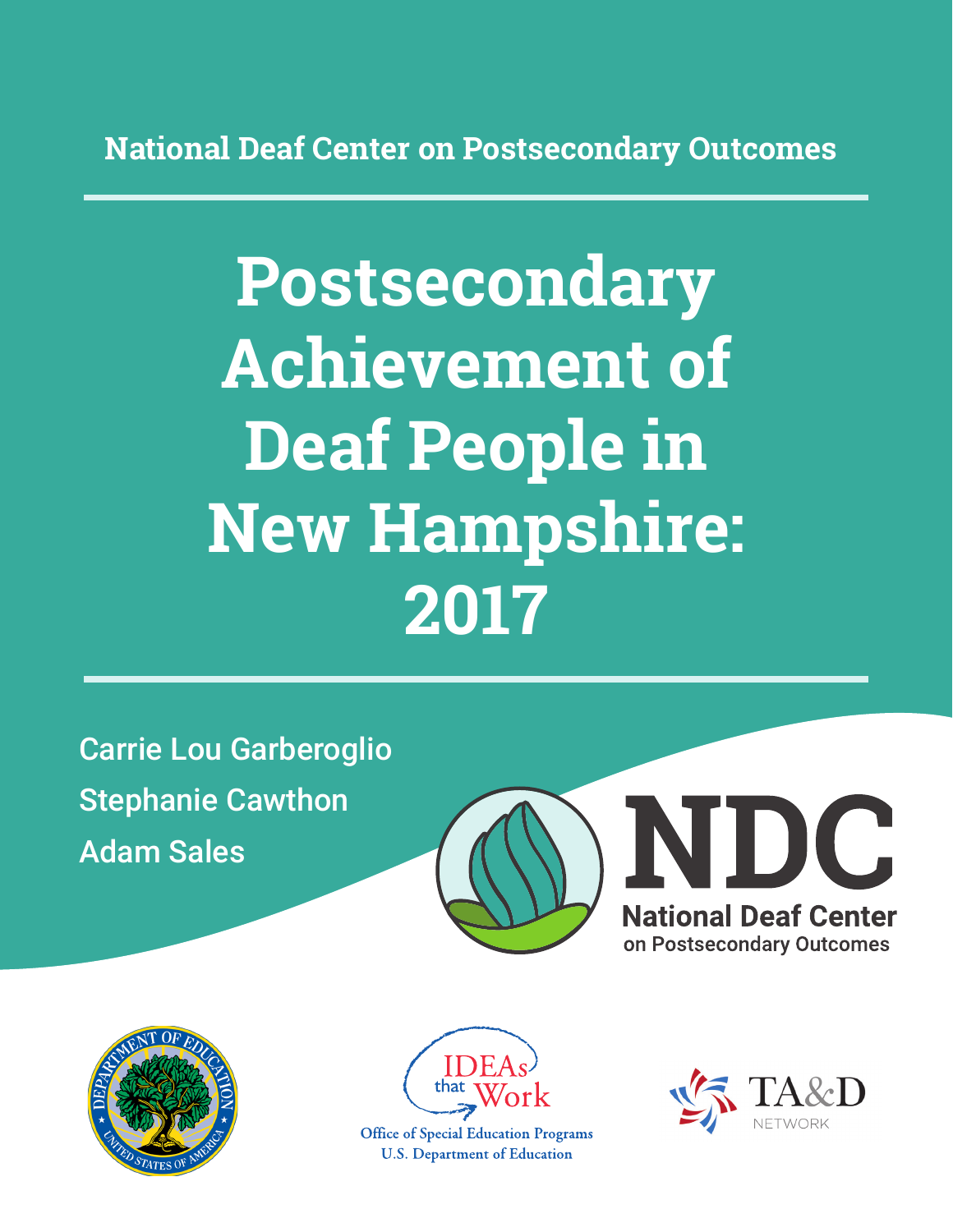This document was developed under a grant from the U.S. Department of Education, OSEP #HD326D160001. However, the contents do not necessarily represent the policy of the U.S. Department of Education, and you should not assume endorsement by the federal government.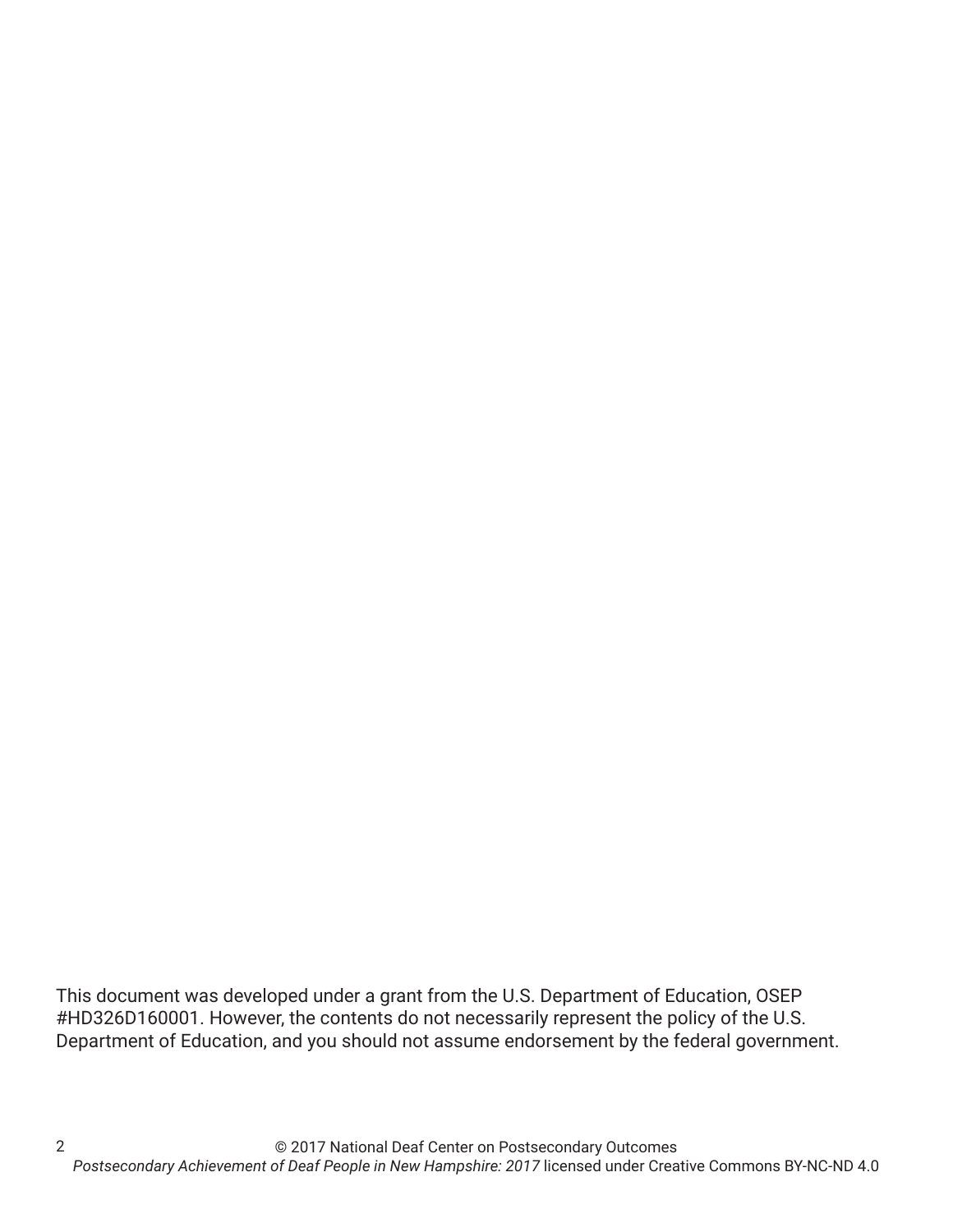Postsecondary experiences of deaf people vary widely across the nation. National reports about educational attainment and employment are available at nationaldeafcenter.org (Garberoglio, Cawthon, & Bond, 2016; Garberoglio, Cawthon, & Sales, 2017). This report provides current estimates of postsecondary achievement in New Hampshire. We used 5-year estimates of data from the American Community Survey (ACS), a national survey conducted by the U.S. Census Bureau, to generate the findings in this report. More information about this dataset and the analyses are shared in the Methods section at the end of this report.

## **EDUCATIONAL ATTAINMENT**

In the United States, deaf people attained lower levels of education than their hearing peers in 2015, according to national educational attainment data (Garberoglio et al., 2017). Educational attainment also varied across gender, race, and ethnicity.



In this report, we use the term *deaf* in an all-encompassing manner to include individuals who identify as Deaf, hard of hearing, hearing impaired, late deafened, and deafdisabled.

© 2017 National Deaf Center on Postsecondary Outcomes

*Postsecondary Achievement of Deaf People in New Hampshire: 2017* licensed under Creative Commons BY-NC-ND 4.0

3

**2.3% of 25–64 year olds are deaf.**

**In New Hampshire,**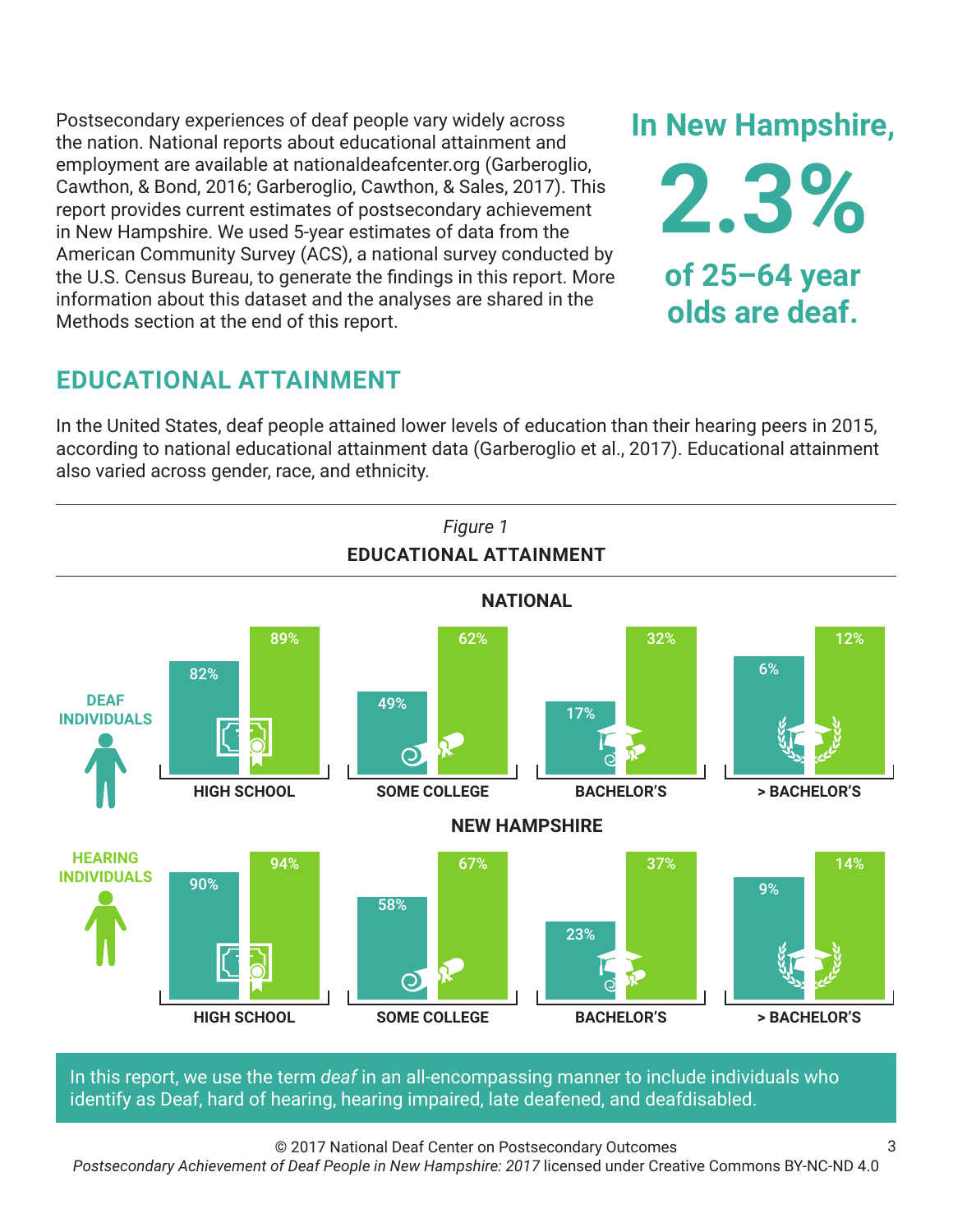### *Figure 2*

## **EDUCATIONAL ATTAINMENT IN NEW HAMPSHIRE BY GENDER**

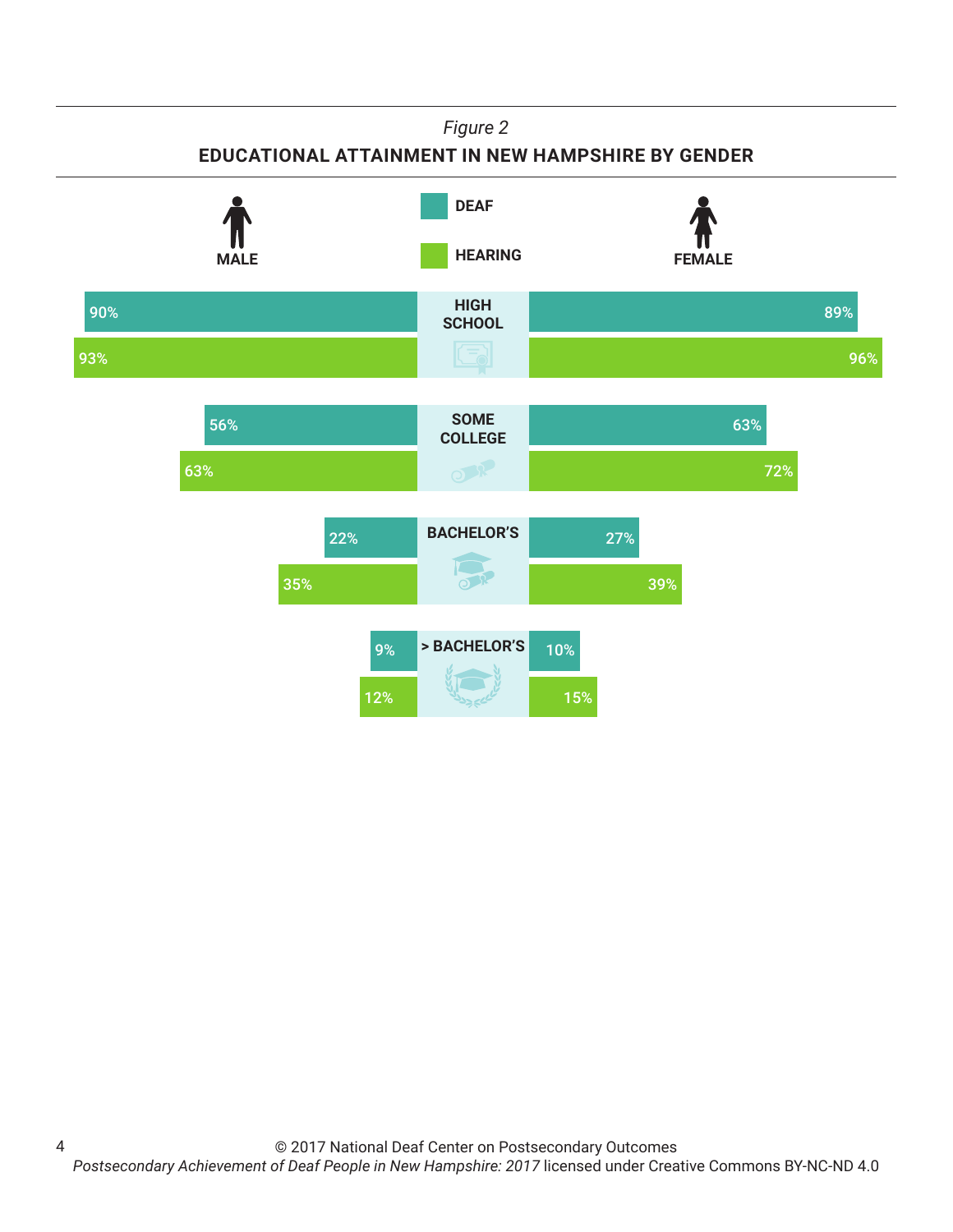*Figure 3*

**EDUCATIONAL ATTAINMENT IN NEW HAMPSHIRE BY RACE AND ETHNICITY**



A large percentage of deaf individuals have additional disabilities, and each combination of which results in unique strengths and challenges. Educational attainment rates vary by type of disability. Across the nation, deaf individuals with any type of additional disability reported lower educational attainment levels.

| Figure 4<br>EDUCATIONAL ATTAINMENT BY DISABILITY |                              |                               |                   |              |
|--------------------------------------------------|------------------------------|-------------------------------|-------------------|--------------|
|                                                  | <b>HIGH</b><br><b>SCHOOL</b> | <b>SOME</b><br><b>COLLEGE</b> | <b>BACHELOR'S</b> | > BACHELOR'S |
| DEAF + NO ADDITIONAL DISABILITY                  | 92%                          | 61%                           | 30%               | 13%          |
| DEAF + ANY ADDITIONAL DISABILITY                 | 87%                          | 53%                           | 14%               | 5%           |
| <b>DEAFBLIND</b>                                 | 88%                          | 52%                           | 13%               | 3%           |

5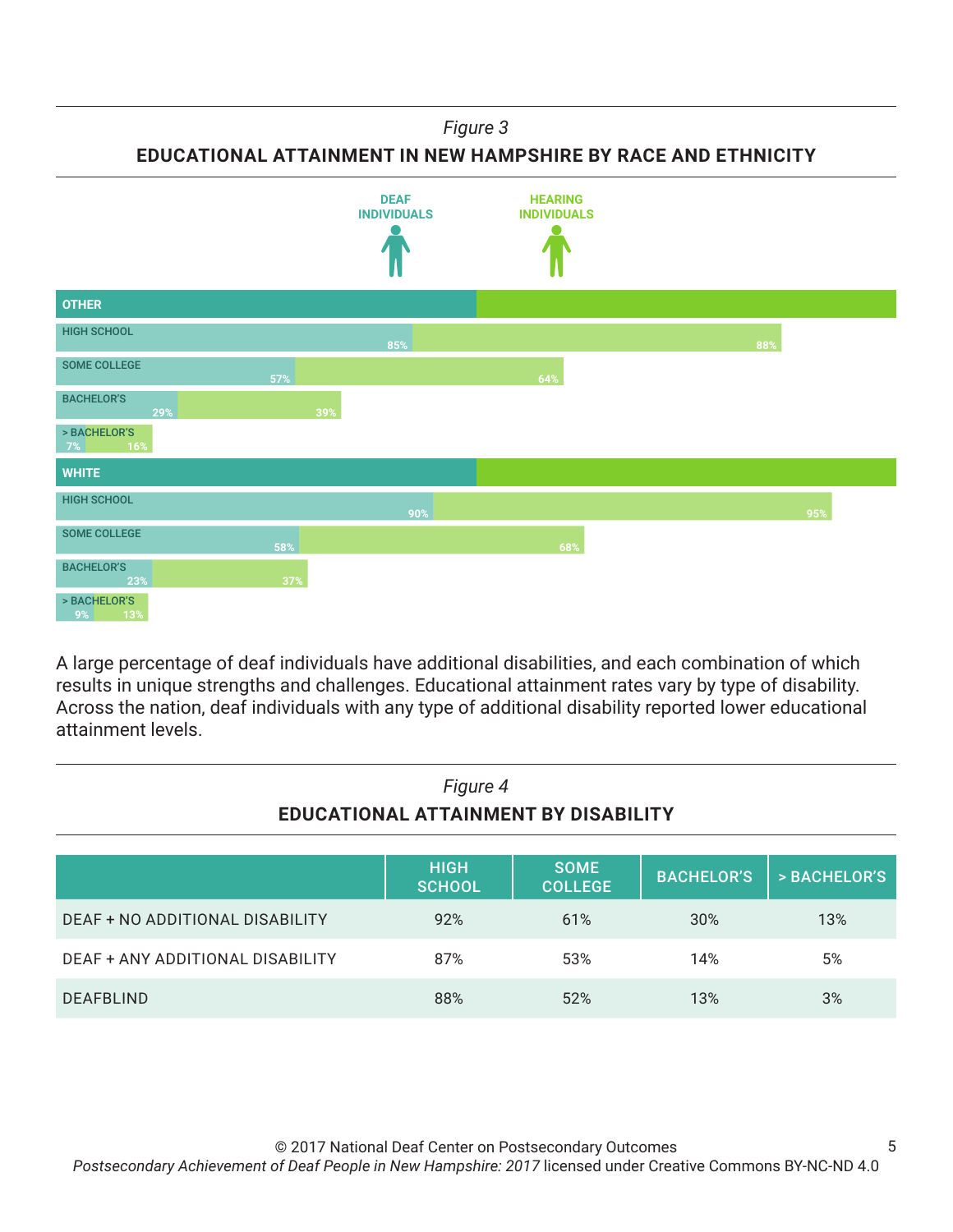# **EMPLOYMENT RATES**

National employment statistics show lower employment rates among deaf individuals. Almost half of deaf people are not in the labor force (Garberoglio, Cawthon, & Bond, 2016). Employment rates also vary by gender, race, and ethnicity.

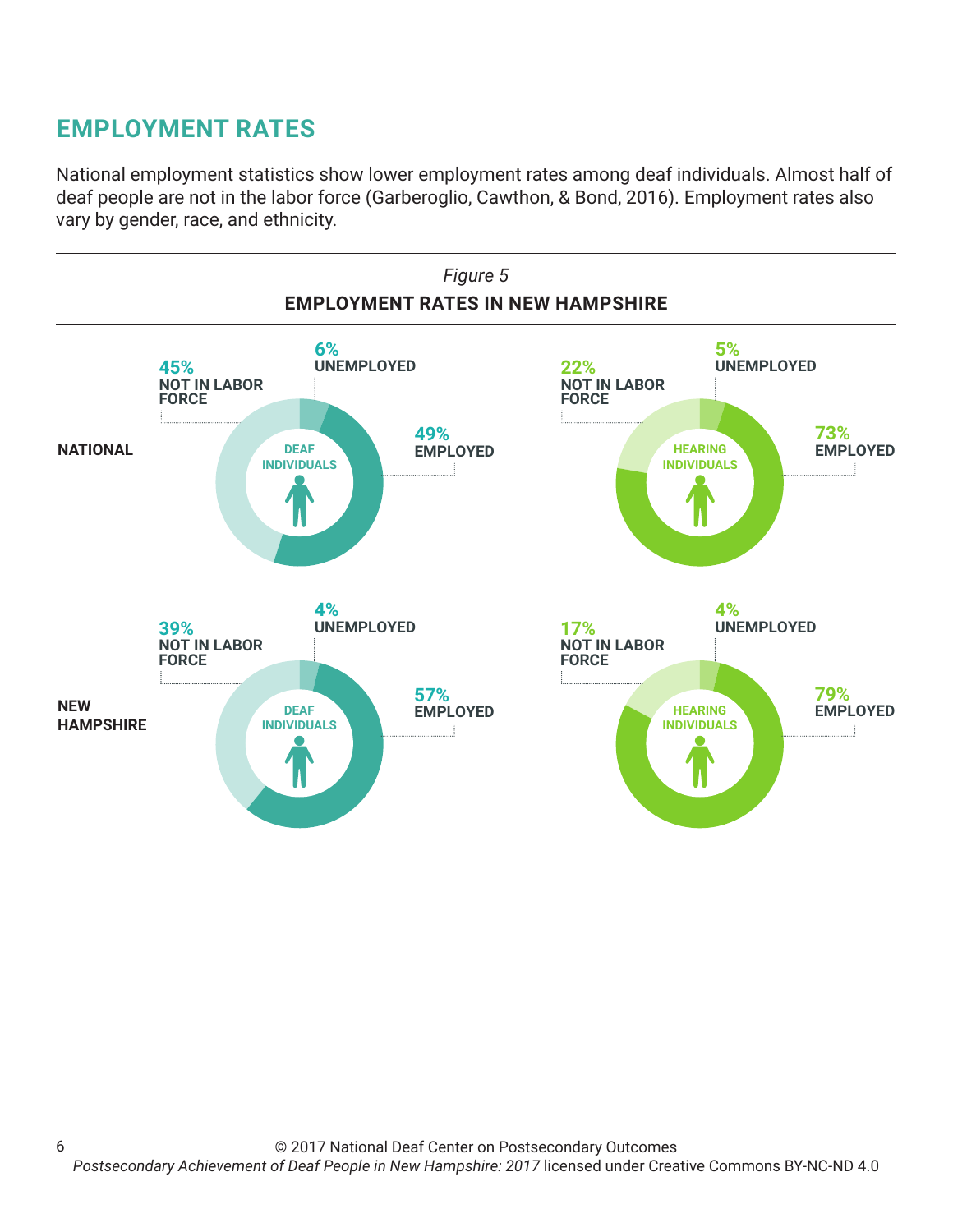





7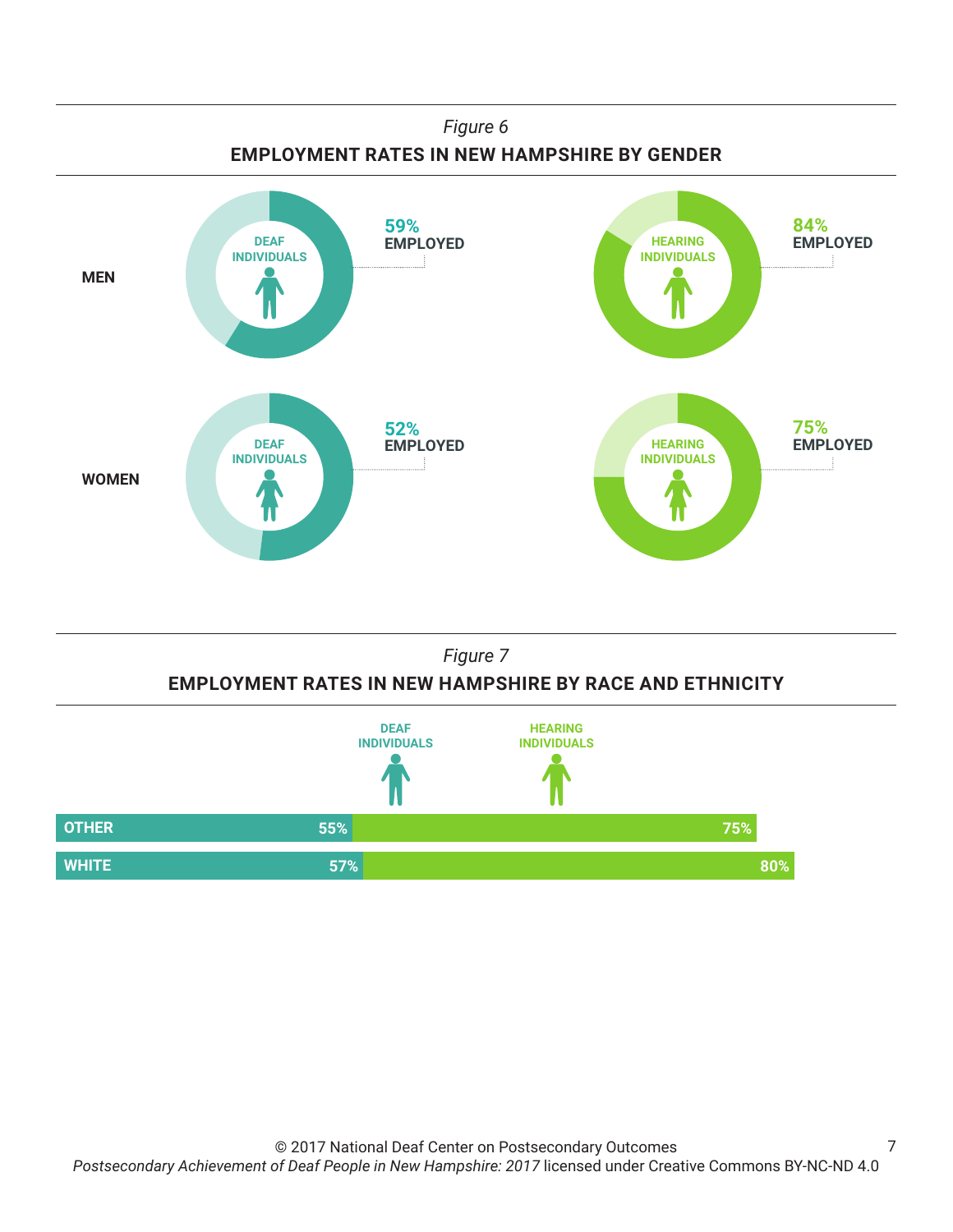## *Figure 8* **EMPLOYMENT RATES IN NEW HAMPSHIRE BY DISABILITY**



# **SUPPLEMENTAL SECURITY INCOME**

Deaf individuals receive supplemental security income (SSI) benefits at different rates across the nation. 11.9% of deaf people ages 25–64 in the U.S. receive SSI benefits. In New Hampshire, 9.6% of deaf people receive SSI benefits.

# **EARNINGS**

8

National data show lower median earnings among deaf individuals who were employed full time. Earnings also vary across gender, race, ethnicity, and disability status.



© 2017 National Deaf Center on Postsecondary Outcomes

*Postsecondary Achievement of Deaf People in New Hampshire: 2017* licensed under Creative Commons BY-NC-ND 4.0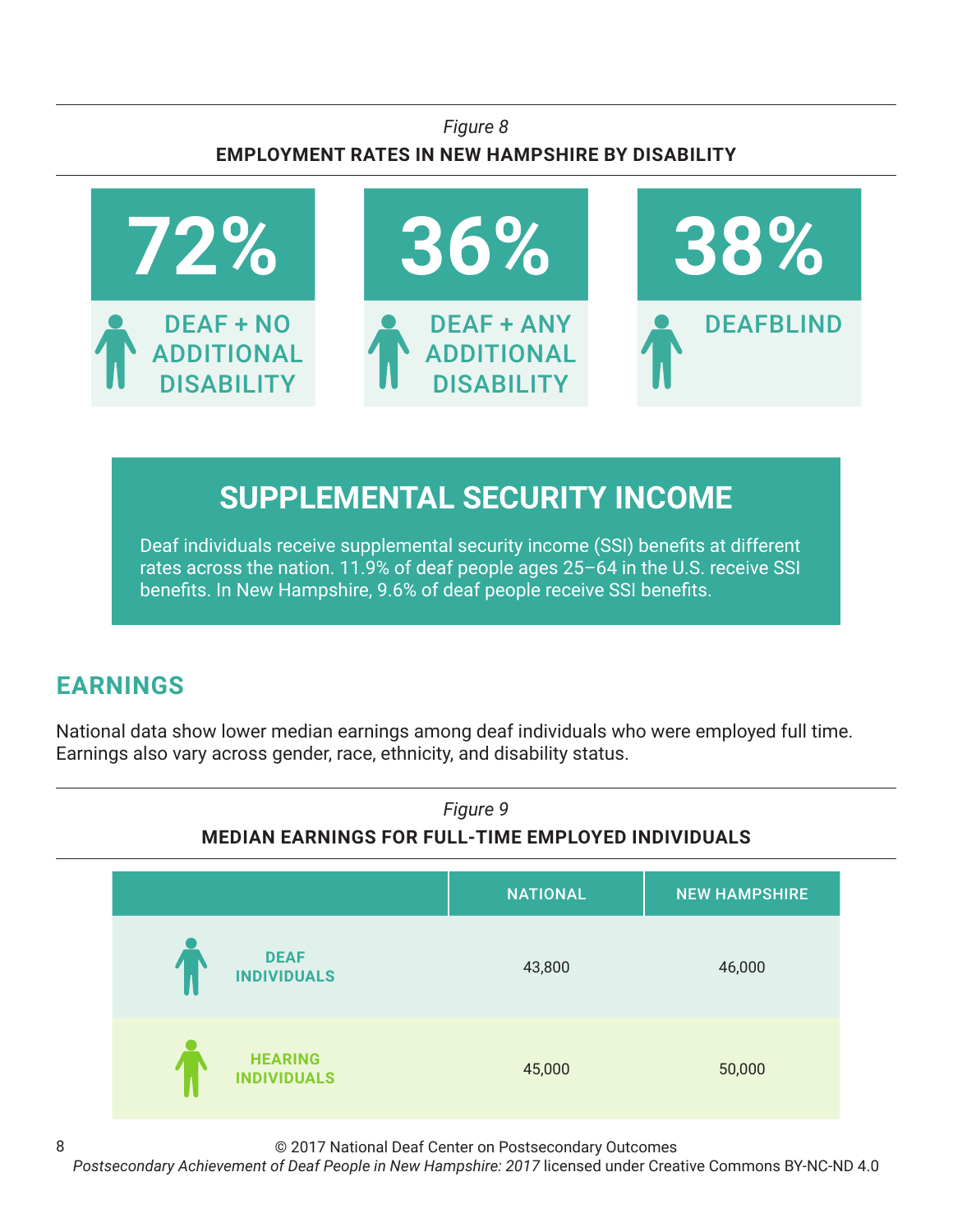*Figure 10*

**MEDIAN EARNINGS FOR FULL-TIME EMPLOYED INDIVIDUALS IN NEW HAMPSHIRE BY GENDER**



*Figure 11*

**MEDIAN EARNINGS FOR FULL-TIME EMPLOYED INDIVIDUALS IN NEW HAMPSHIRE BY RACE AND ETHNICITY**



*Figure 12*

**MEDIAN EARNINGS FOR FULL-TIME EMPLOYED INDIVIDUALS IN NEW HAMPSHIRE BY DISABILITY**



© 2017 National Deaf Center on Postsecondary Outcomes

*Postsecondary Achievement of Deaf People in New Hampshire: 2017* licensed under Creative Commons BY-NC-ND 4.0